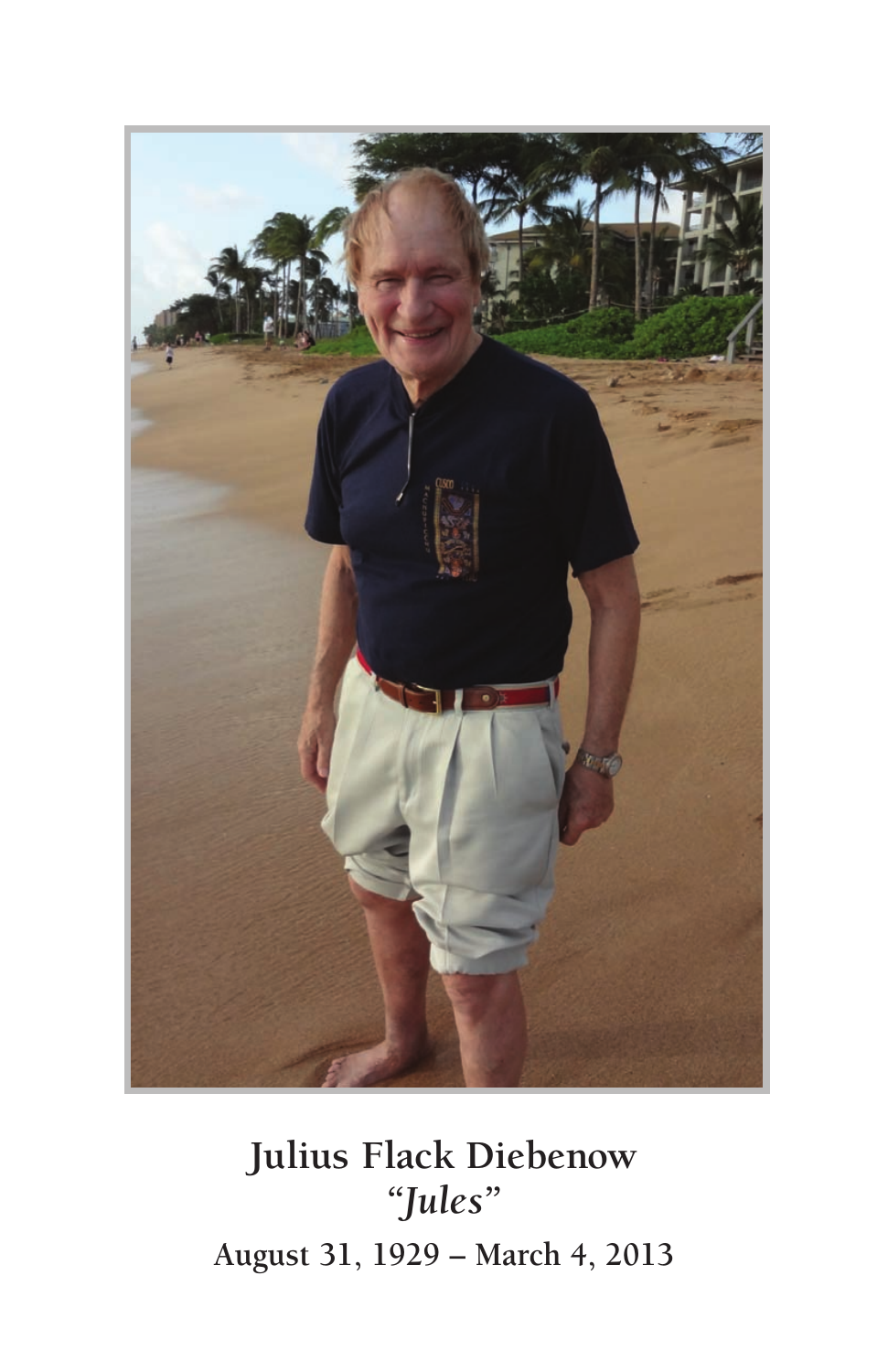## *Celebrating a Life Full of Adventure*

Saturday, April 13, 2013 Open House 2:00 - 5:00 pm

> **25211 Miles Avenue Lake Forest, CA 92630 949-830-8295**

*Please let us know if you can join us –* **jwdiebenow@gmail.com**



*When I fall in love it will be forever… When I give my heart it will be completely… And the moment I can feel that you feel that way too Is when I fall in love with you*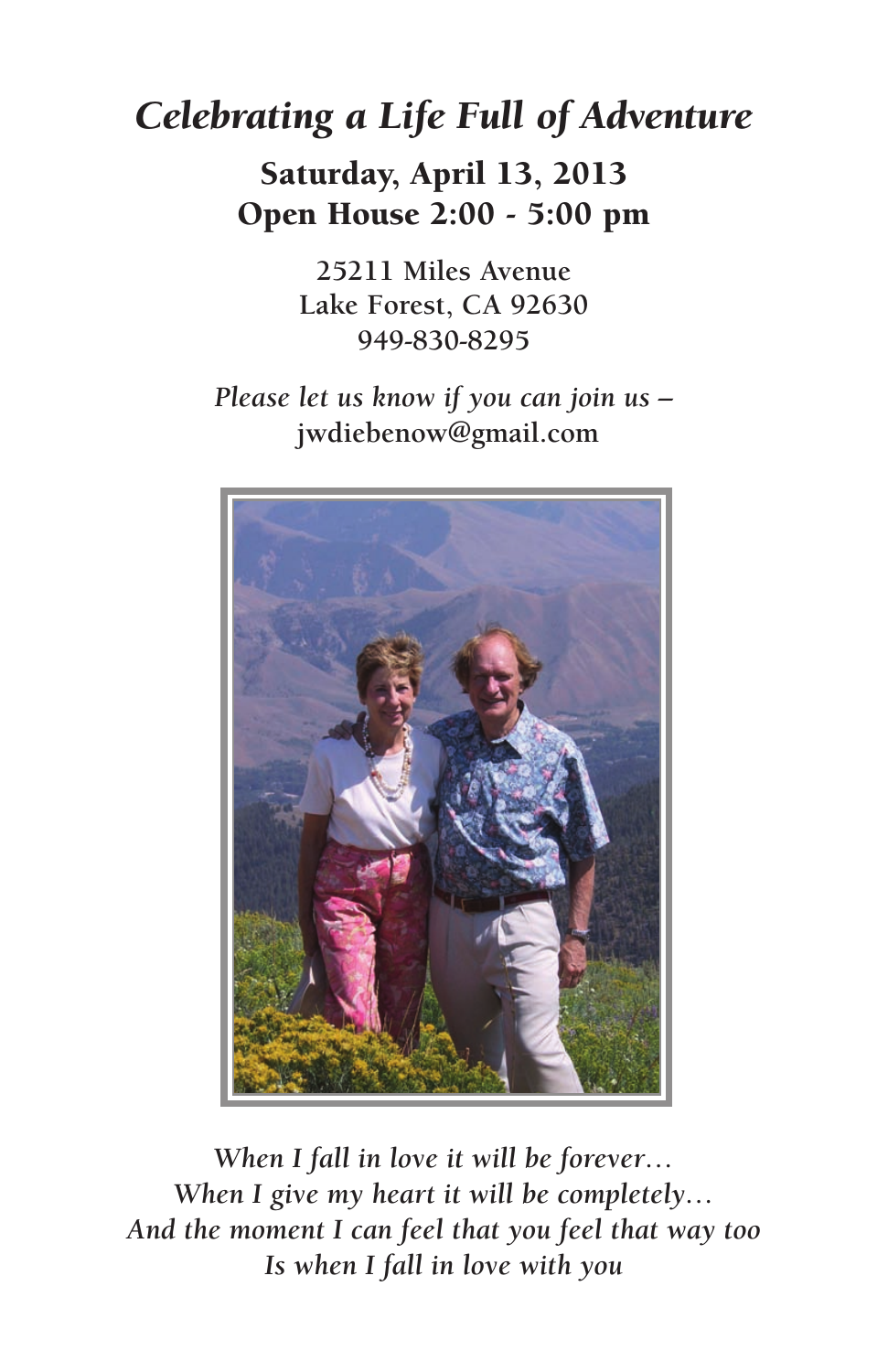## *In Loving Memory of Grandad*

We love our grandparents. With the passing of Grandad we are reminded of our blessings – the vibrant living legacy of virtue, guidance and warm embrace that extends into eternity.

Grandma tells us that Grandad was born on August 29, 1929 in Portland, Oregon to Julius and Helen Diebenow. Although he was an only child, his family's numerous driving trips to visit family in Idaho and Wisconsin developed within him strong bonds and a tie to his family name leading back to a German heritage. Jules grew up in Bremerton, Washington, where he attended Naval Avenue Elementary School and Bremerton High School, graduating in 1947 as vice president of his senior class. Over the years, he and Grandma traveled to Bremerton for many reunions to celebrate the longevity of wonderful friendships.

Grandad attended Olympic College before earning a BA in Business Administration at the University of Washington in 1952 with a major in accounting. He was a member of Delta Tau Delta Fraternity. To fulfill his NROTC commitment Jules entered the US Navy at the close of the Korean War and served as a lieutenant and supply officer aboard a destroyer in Operation Big Switch and at the Puget Sound Naval Shipyard. His experiences in the Pacific and Indian Oceans, and soon afterwards crossing the Atlantic to independently explore many of the European countries by auto, sparked a passion. A fascination toward foreign destinations and educational travel would overcome interest in his trained profession as a CPA after he entered the workforce.

We understand that it was in sunny Los Angeles, much sunnier than the Pacific Northwest, that Grandad met his future bride Janet Townsend on a blind date. Guess Grandad was not so blind after all! They enjoyed a fun courtship and cultivated an active social circle of other young couples. They eloped to be married in Las Vegas in 1962. Their children Bill and Julie would arrive in 1966 and 1969 respectively.

Remember we mentioned that "travel bug." Well Grandad took a leap of faith back in 1959, foregoing the accounting field to develop international travel opportunities for affinity and educational organizations. With a thorough knowledge of world geography – which by the way he skillfully used to his advantage in many a family board game – and an unbelievable memory for things cultural and historical, Jules excelled in the planning and execution of group tours. In 1967 he established his own business TravelTime and opened an office in Laguna Hills, California, catering to the new, master-planned retirement communities of Leisure World and Rossmoor. Grandad and Grandma were hard at work, building the family business that took on the names LifeLong Learning and World Explorer Cruises (an educational cruiseline for an adult audience that paralleled the activities of Semester at Sea for the college crowd). Partnering with ship owners from Hong Kong, Singapore, Turkey, Greece, Yugoslavia, Russia and Germany lit up the Telex machine. Not sure what that is or was!